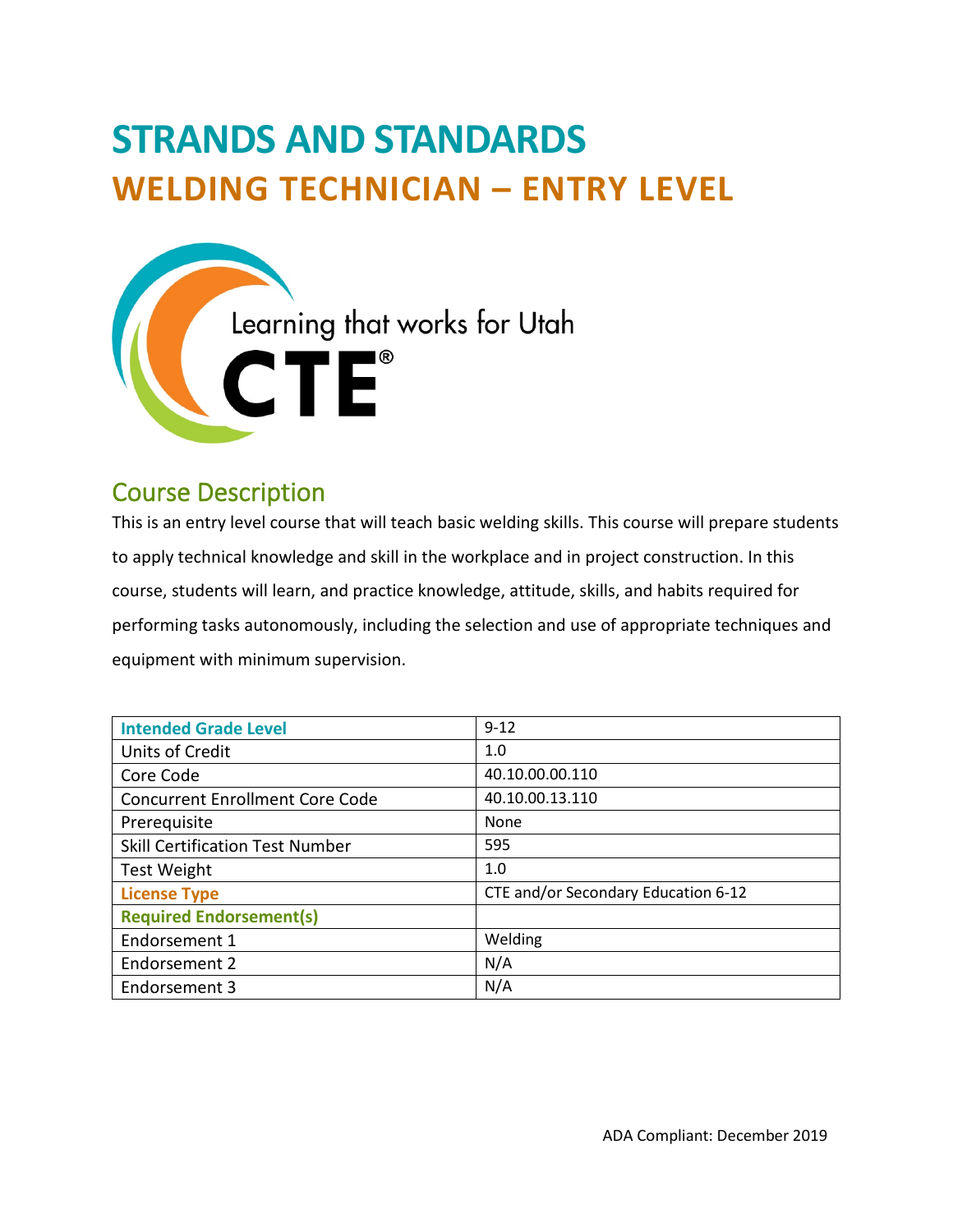## STRAND 1

**Student will participate in personal and leadership development activities through SkillsUSA or another appropriate career and technical student organization.** 

#### Standard 1

Student will use communication skills to effectively communicate with others.

- Understand when it is appropriate to listen and to speak.
- Understand and follow verbal and written instructions for classroom and laboratory activities.

#### Standard 2

Student will effectively use teamwork to respectfully work with others.

• Identify and understand different roles in working with a team

#### Standard 3

Student will use critical thinking and problem-solving skills

- Analyze the cause of the problem.
- Develop a solution to address the problem.
- Implement the plan.
- Evaluate the effectiveness of the plan.

#### Standard 4

Student will be dependable, reliable, steady, trustworthy and consistent in performance and behavior.

- Set and meet goals on attendance and punctuality.
- Prioritize, plan and manage work to complete assignments and projects on time.

### Standard 5

Student will be accountable for results.

- Use an achievement chart for activities and behaviors in class that encourages a personal evaluation of classroom performance.
- File a regular written report on progress toward completion of assignments and projects.

#### Standard 6

Be familiar with the legal requirements and expectations of the course.

- Be familiar with the course disclosure statement and all requirements for successful completion of the course.
- Demonstrate workplace ethics, e.g. fair, honest, disciplined.

# STRAND 2

#### **Student will participate in work-place readiness activities.**

#### Standard 1

Student will demonstrate employability skills.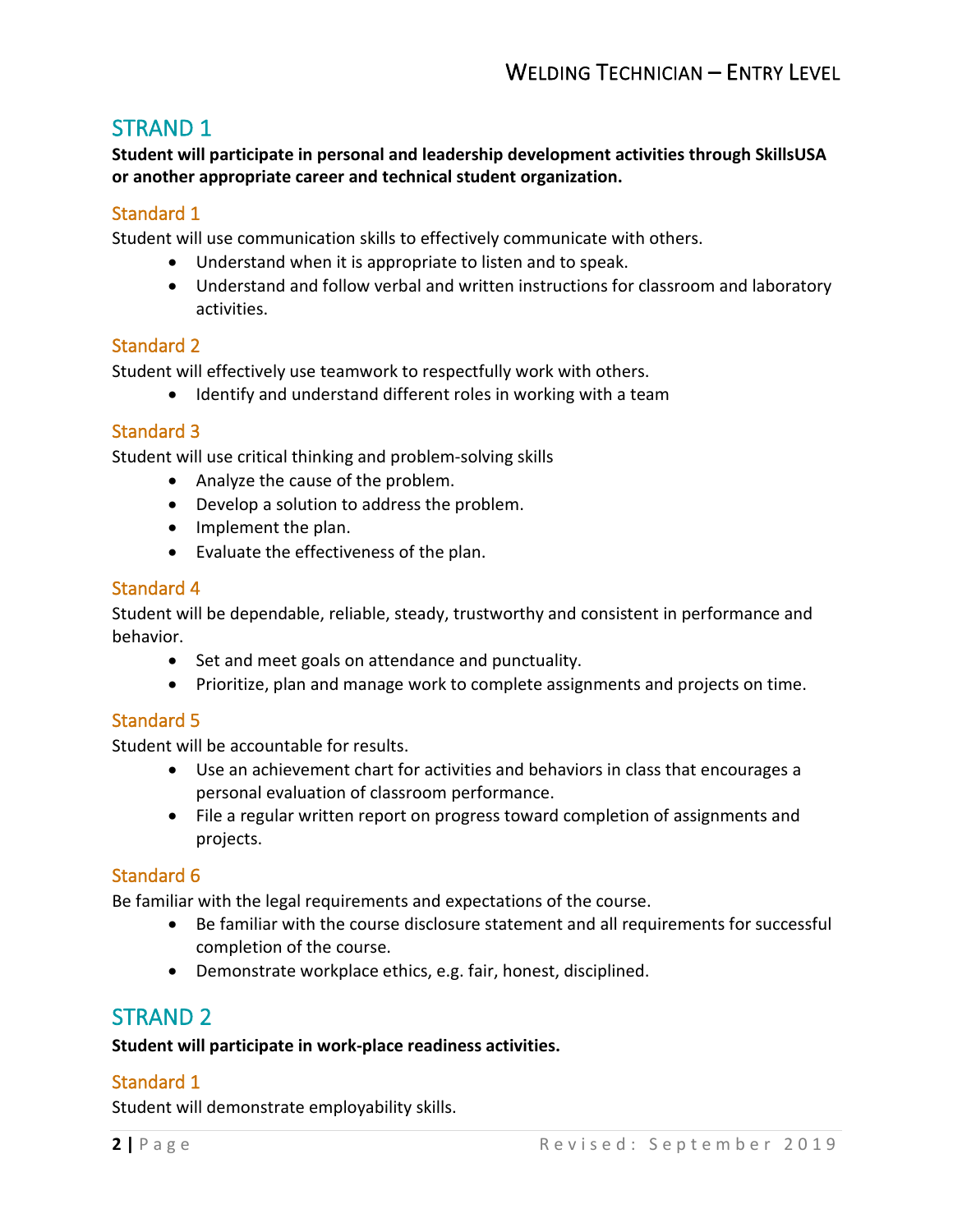- Use a career search network to find career choices.
- Write a resume including a list of demonstrated skills.
- Write a letter of application.
- Complete a job application.
- Participate in an actual or simulated job interview.

#### Standard 2

Student will participate in a work-based learning experience outside the classroom.

• Student will plan and implement a work-based learning experience aligned with their career goal.

## STRAND 3

#### **Students will understand welding processes and procedures.**

#### Standard 1

Identify weld joints, weld types and weld positions.

- Identify five welding joints; butt, corner, edge, lap and tee.
- Identify four types of welds; fillet, groove, surfacing, and plug or slot.
- Identify four welding positions; flat, vertical, horizontal and overhead.

#### Standard 2

Visually identify common weld defects.

## STRAND 4

**Student will demonstrate appropriate welding safety practices for laboratory and work settings.**

#### Standard 1

Implement safety practices related to welding.

- Identify, select, and properly use appropriate personal protective equipment (PPE).
- Verify that all equipment is in good operating condition and that appropriate safety devices are in place and working (e.g., guards in place, tool rests adjusted, etc.).
- Maintain a neat, well-organized laboratory or shop working area.

#### Standard 2

Identify fire hazard conditions and actions to take in case of fire.

- Explain combustion and identify three conditions necessary for it to occur.
- Describe fire prevention in a welding shop or work site.
- Explain classes of fires and appropriate extinguishers.

#### Standard 3

Take appropriate actions in an accident or emergency.

- Demonstrate the use of simple first aid in an accident with an injury.
- Locate first aid kits and investigate their contents and use in appropriate settings.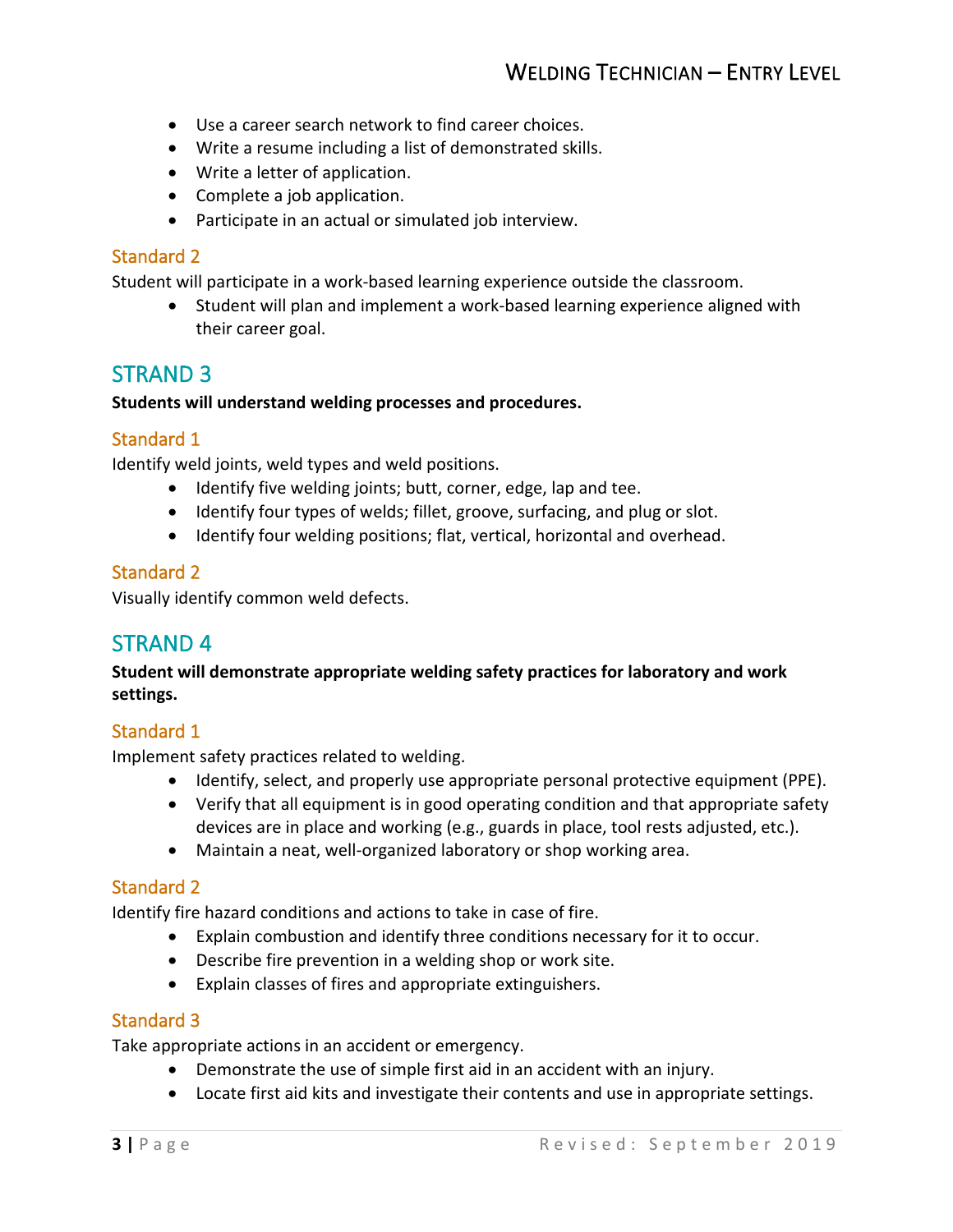• Discuss appropriate safety responses in an accident or emergency.

# STRAND 5

#### **Students will identify welding tools and equipment.**

#### Standard 1

Identify and properly use welding tools and equipment.

- Identify and properly use basic welding hand tools (e.g., safety glasses, welding helmet, chipping hammer, gloves, etc.).
- Identify and properly use basic power tools and equipment (e.g., shielded metal arc welder, gas metal arc welder, bench grinder, etc.).

## STRAND 6

**Student will identify and use basic layout techniques, welding symbols and drawing symbols identified in blueprints.**

#### Standard 1

Use basic math and measuring skills to enhance basic layout techniques.

- Perform basic math conversions from fractions to decimals.
- Read and correctly use a tape measure, ruler, and square.
- Perform basic layout techniques.

#### Standard 2

Read and interpret welding blueprints.

- Apply information found in the information block of the drawing.
- Identify basic views used in blueprints, including assembly, detail, and fit-up drawings.
- Identify common types of lines used in blueprints, including object, hidden, center, and construction lines.

#### Standard 3

Identify and apply basic welding symbols.

- Identify and interpret basic welding symbols (e.g., square groove weld, fillet weld, field weld, reference line, etc.).
- Draw welding symbols for given specifications.
- Interpret a welding blueprint and welding procedure specifications.

# STRAND 7

#### **Student will use the Shielded Metal Arc Welding (SMAW) process.**

#### Standard 1

Set up for SMAW operations on carbon steel.

- Properly set up welding machine.
- Start and restart an arc and run a bead on carbon steel.
- Identfiy common electrode classifications.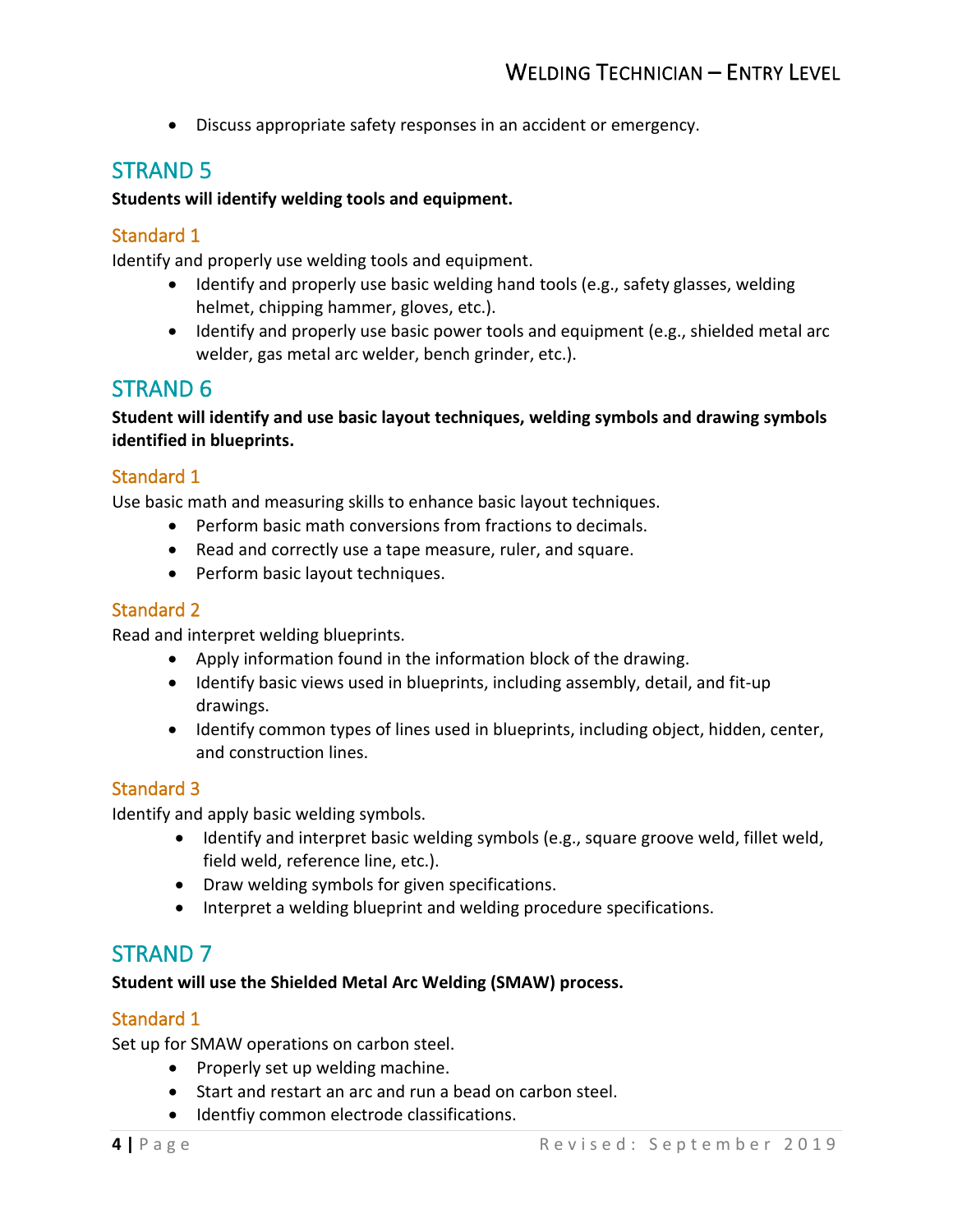#### Standard 2

Properly set up and complete fillet and groove welds in the flat and horizontal position with SMAW process.

- Make 1F (flat position-fillet weld) welds on carbon steel.
- Make 2F (horizontal position-fillet weld) welds on carbon steel.
- Make 1G (flat position-groove weld) welds on carbon steel.

## STRAND 8

#### **Student will use the Gas Metal Arc Welding (GMAW) process.**

#### Standard 1

Set up for GMAW operations on carbon steel.

- Properly set up welding machine.
- Start and restart an arc and run a bead on carbon steel.
- Identify common electrode classifications.

#### Standard 2

Properly set up and complete fillet and groove welds in the flat and horizontal position with GMAW process.

- Use Short Circuit Transfer welding process to make 1F (flat position-fillet weld) welds on carbon steel.
- Use Short Circuit Transfer welding process to make 2F (horizontal position-fillet weld) welds on carbon steel.
- Use Short Circuit Transfer welding process to make 1F (flat position-fillet weld) multi-pass weld on carbon steel.
- Use Short Circuit Transfer welding process to make 1G (flat position-groove weld) welds on carbon steel.

# STRAND 9

#### **Students will use a manual oxy fuel process/system.**

#### Standard 1

Set up and safely use a manual oxy fuel system to cut metal.

- Perform safety inspections of equipment and accessories.
- Set up for manual oxyfuel gas cutting operations on carbon steel.

#### Standard 2

Perform oxy fuel cutting operations on carbon steel.

- Perform straight cutting operations on carbon steel.
- Perform shape-cutting operations on carbon steel.
- Perform bevel-cutting operations on carbon steel.
- Pierce a hole through a carbon steel plate.